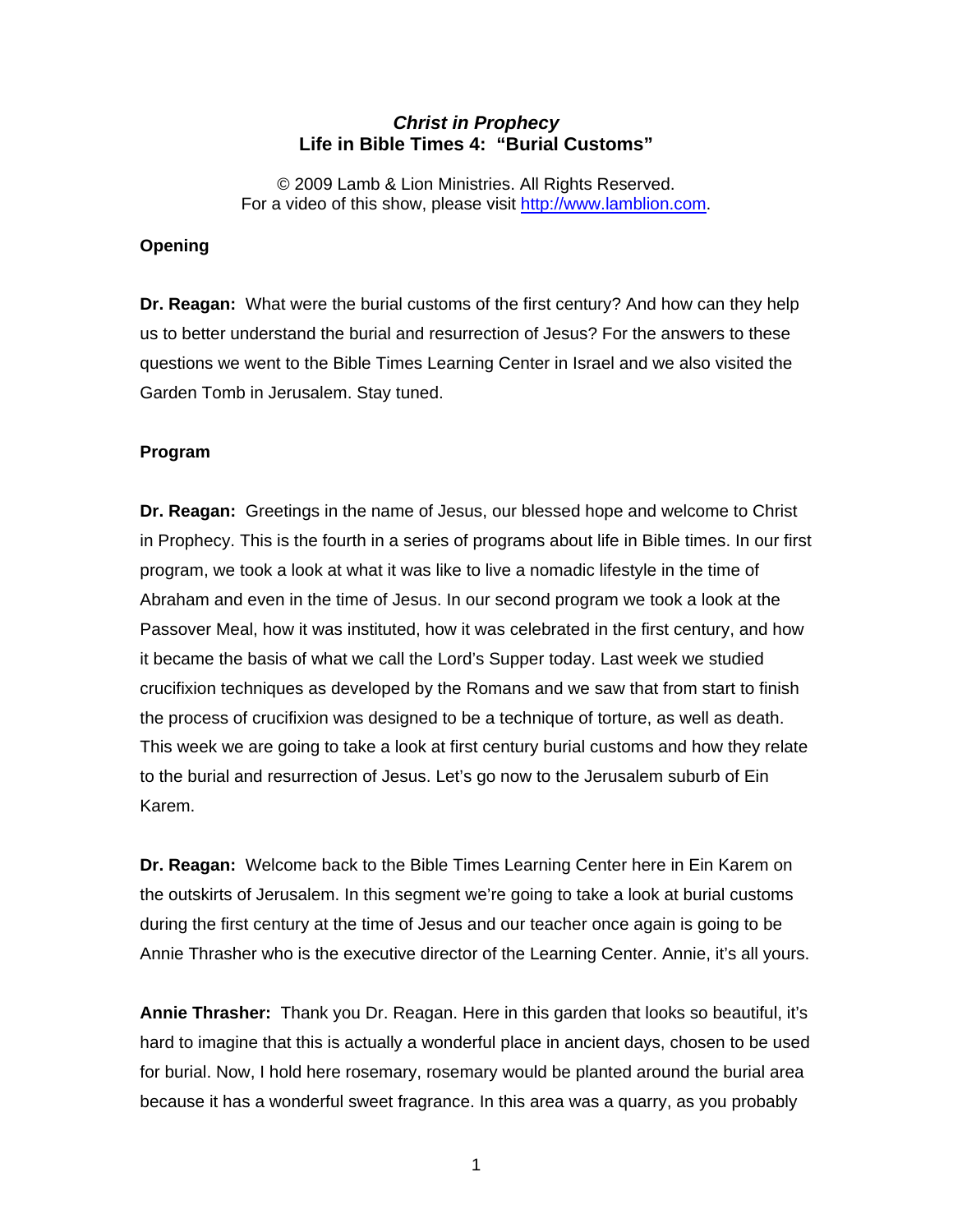know, a burial site cannot be within a village or a city or a town. So they would go outside to the quarry areas where the stone had already been worked and there they would dig into the mountain side, into living stone, in order to create a burial for a family. Now this is the type of first century burial site that you would see for a whole family of people. You will notice that there is a modest size rolling stone and the hole which the body would be carried is also very small. Outside there are benches. Now, what does all this mean? The benches outside were used by the men. The men would come as the body was being brought and they would sing songs of praise to God, not sad songs about "Oh it's so terrible this person has died." Rather, beautiful songs of praise thanking God for the creation of the world thanking God for His provision. Thanking God for the abundance in life and thanking God for the individual who has gone into his heavenly realms. So it's not a sad time, it is a rejoicing time, but being human beings, we are going to mourn. So the men would sit out here and sing their songs and they would weep. That's why these are called weeping benches, or mourning benches. Now, you might ask, where do the women sit? Well, as usual, the women have another job. The women prepare the bodies and carry the bodies on a leader through the town or village to the burial site. Usually someone is playing a flute. A song that would be heard throughout the village to alert the village that someone has in fact died. In this culture in the first century, especially in the first century where there was such a large population in Jerusalem, people were buried as soon as possible, as soon as possible. So someone might have died that wasn't even sick in the morning and so people would hear the sound of the flute and they would drop their work and follow in the procession, to come to the burial area for the burial.

Now, the reason the women carried the body behind the flute player, was because men can't touch a dead body. If a man in this culture were to touch a dead body he would be made unclean. And if you're unclean, then you can't join the minion of men in prayer. You would have to go through a ritual of purification before joining the rest of the community. So, based on that, the women took care of the burial, because women were excused from certain duties, spiritual duties, because they had their duties at home.

So, now, imagine that the flute player is coming and the women are coming and I might also add there were women who were professional wailers, who would raise up their hands and make a large amount of noise to show how sad it was about this. Now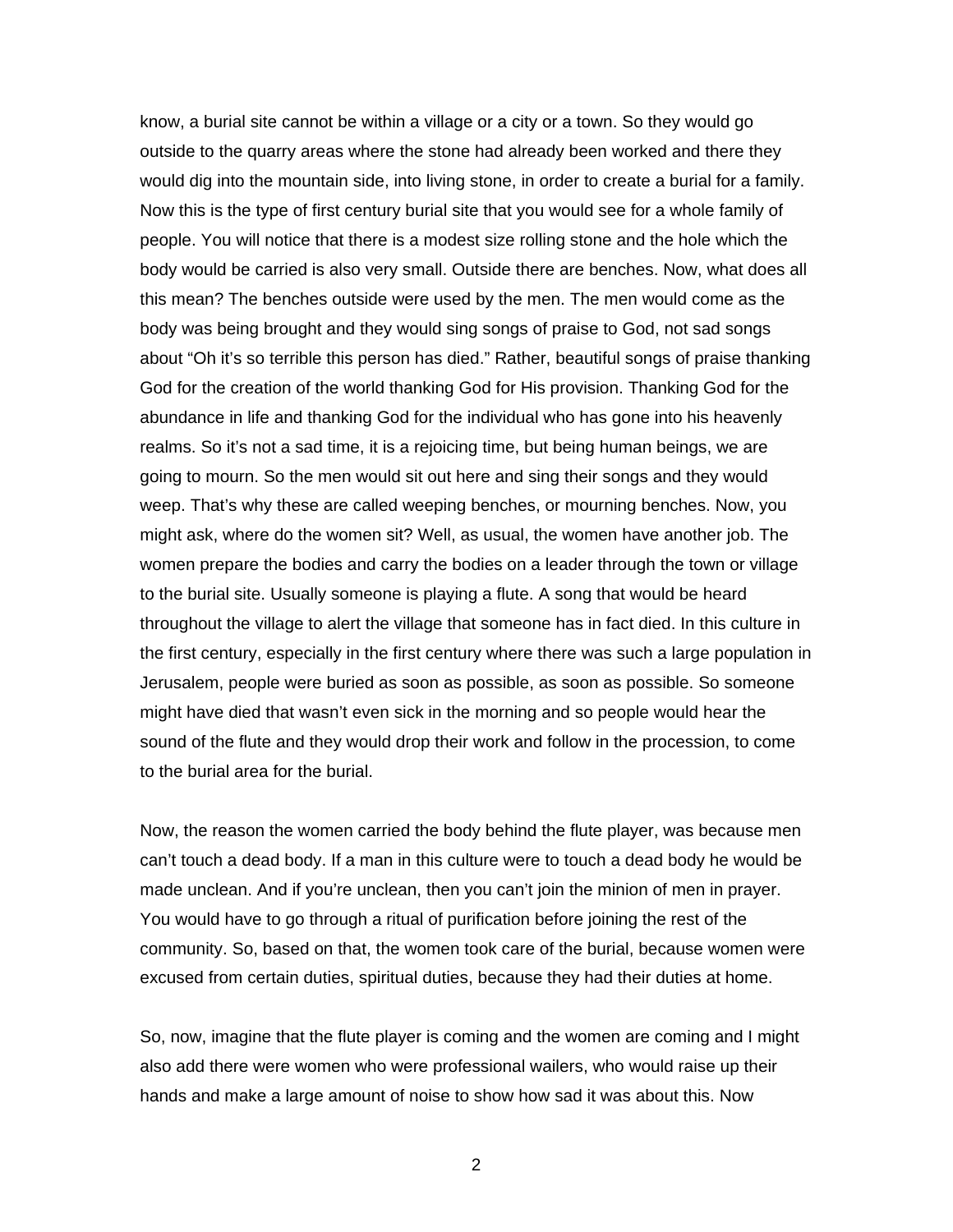remember the men are praising God for the creation of life and the women are being very sad. As they approach this area then the women would be down low and they would put the body into, through this. This is five hands wide and seven hands down and as the body is brought into the tomb you can see that the posture of the women is very humble. Now the reason for this is that the greatest gift that you can give to your fellow man is to lay down your life. The second is to help in the burial, because the burial is an act that cannot be returned. If I try to bury someone, I honor them, they're not going to come back and say, "Thank you so much for burying me." Understand? So I want to give my best to honor this person who has died so in my time, someone will also honor me in that same way.

Now you'll notice this rolling stone. This is a fairly modest family. And the way you can tell is that the stone is very small. You might recall that in the story of the Gospels, the women came to prepare the body or to finish preparing the body of Jesus, and they were pondering, how are we going to move the stone? Now, two women could easily move a stone like this. But in the case of a tomb of a rich man like Joseph of Arimathea, it would have been a much more impression burial site, a much more impression garden and a very, very impressive large stone, indicating the wealth of the individual. So, of course when the women got there that morning the stone had been moved and they went inside, all they saw were the clothes and the angel spoke to them and said, "Why do you look for the living among the dead?" And they saw the grave clothes inside and they left, frightened that someone had stolen the body of their Lord and ran back to find the rest of the disciples and report to them. So, this is all I can explain from the outside, but I would like to invite you to actually go inside the tomb and see about the preparations that were done on the inside.

Here we are inside the tomb. Obviously in the first century this would have been completely covered over and the women coming in to finish preparing the body would be carrying oil lamps that would be put in the niches and the sides of the tomb. This tomb is a family tomb. So within each of these areas, you would find bone boxes of other family members. Within the bone box might be one body or two, say two brothers killed in battle. A mother and a baby, say a mother and a child that may have died in children birth, families. Now, when you hear the expression he was buried with the bones of his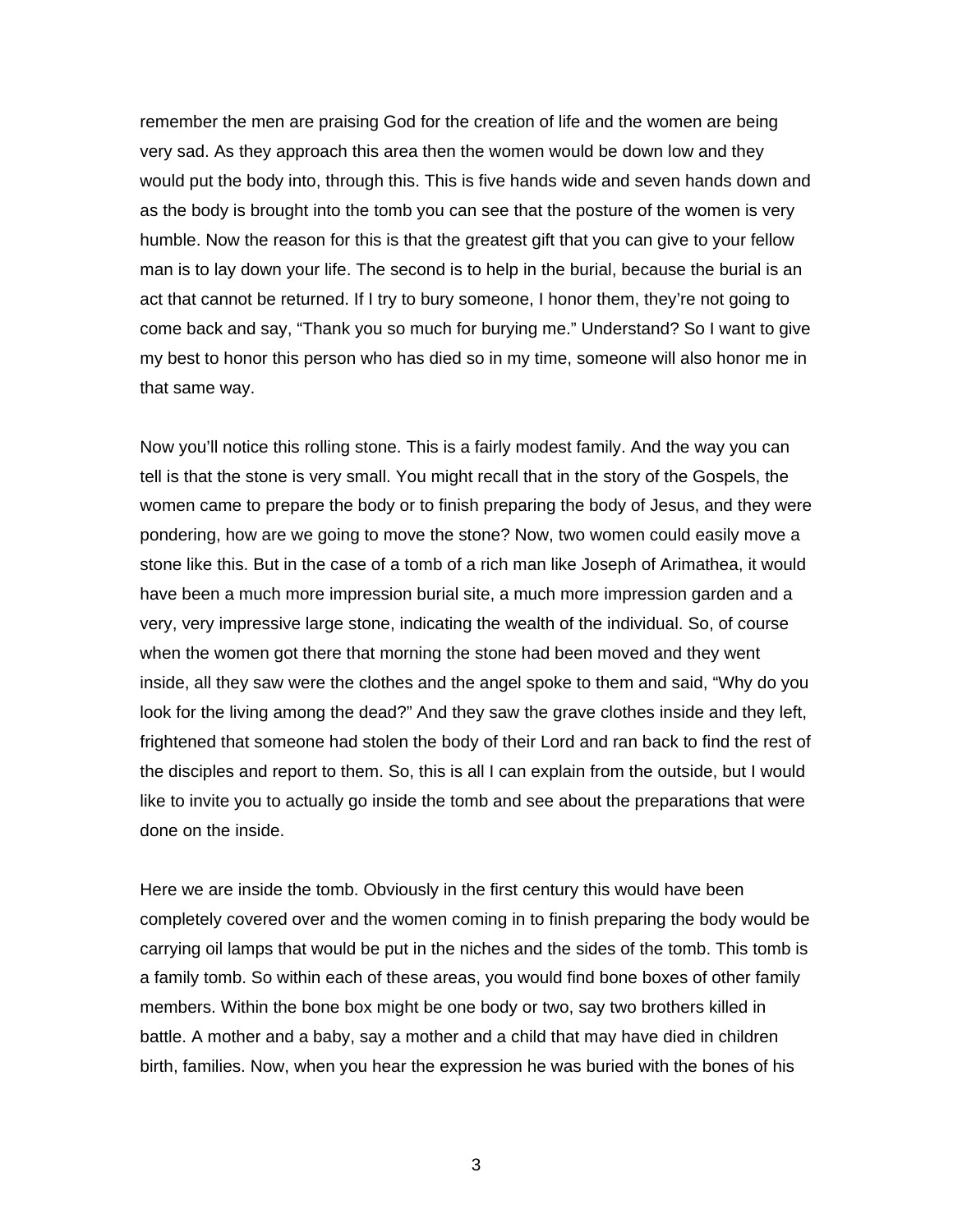father, or he was buried with the bones of his ancestors, literally it could mean that all the bones were in one box.

Now in the case of our departed here, in the cave, this poor person has been dead about a year. And how can I tell? Well, when the bodies are prepared, they're simply washed and sometimes oil is put on them that's fragrant. But more oil is put on the winding clothes. And there are two clothes, one that would go from the shoulders to the knees, wrapping around the body, and the other that would go from the neck up to the top of the head, and wound around. On these clothes, special herbs were put on. Again, this is not to preserve the body, because the idea is dust to dust. It is to help the odor inside the burial place in the event that someone else would die in a period of time less than a year and they would have to enter into the burial place to take that body and set it to rest. Now, the custom is, now, to set a marker at twelve months. The custom at the time of Jesus was that the body would remain at rest for a minimum of twelve months, and at twelve months the women would come in, unwrap the body, because the flesh is gone, and all that would remain would be the bones. Then they would take the bones, never breaking the bones, take the bones and set them into the bone box, close it up and then inscribe who is the person who has died there. If you had one body for every bone box in this family area, you would have 42 boxes. But as I said, many times there were bones with other bones.

Now, I want to call your attention to the way this body is wrapped. When the Gospels tell us that the two women went in and they found the grave clothes and they were very frightened. And they thought well, maybe someone has stolen Jesus' body. I think from that Scripture often times we think of perhaps the Shroud of Turin which is one long sheet wrapped around a body but that was not the custom in Jesus' time. If they went in and they found a body or the shape of a body, and there was nothing inside of it, not even bones. Now that is something to be impressed with. That is saying, "How could you take the body without the wrappings? How could our Lord have been stolen? What is this?" And then they were soothed by the angels' voice. Now, the other indication that this is the appropriate way of burial is in the Gospels also. When Jesus raised Lazarus from the dead, he cried out, Lazarus, come forth, and then the very next thing they said was cut him loose. And if you will notice, how could poor Lazarus have moved when his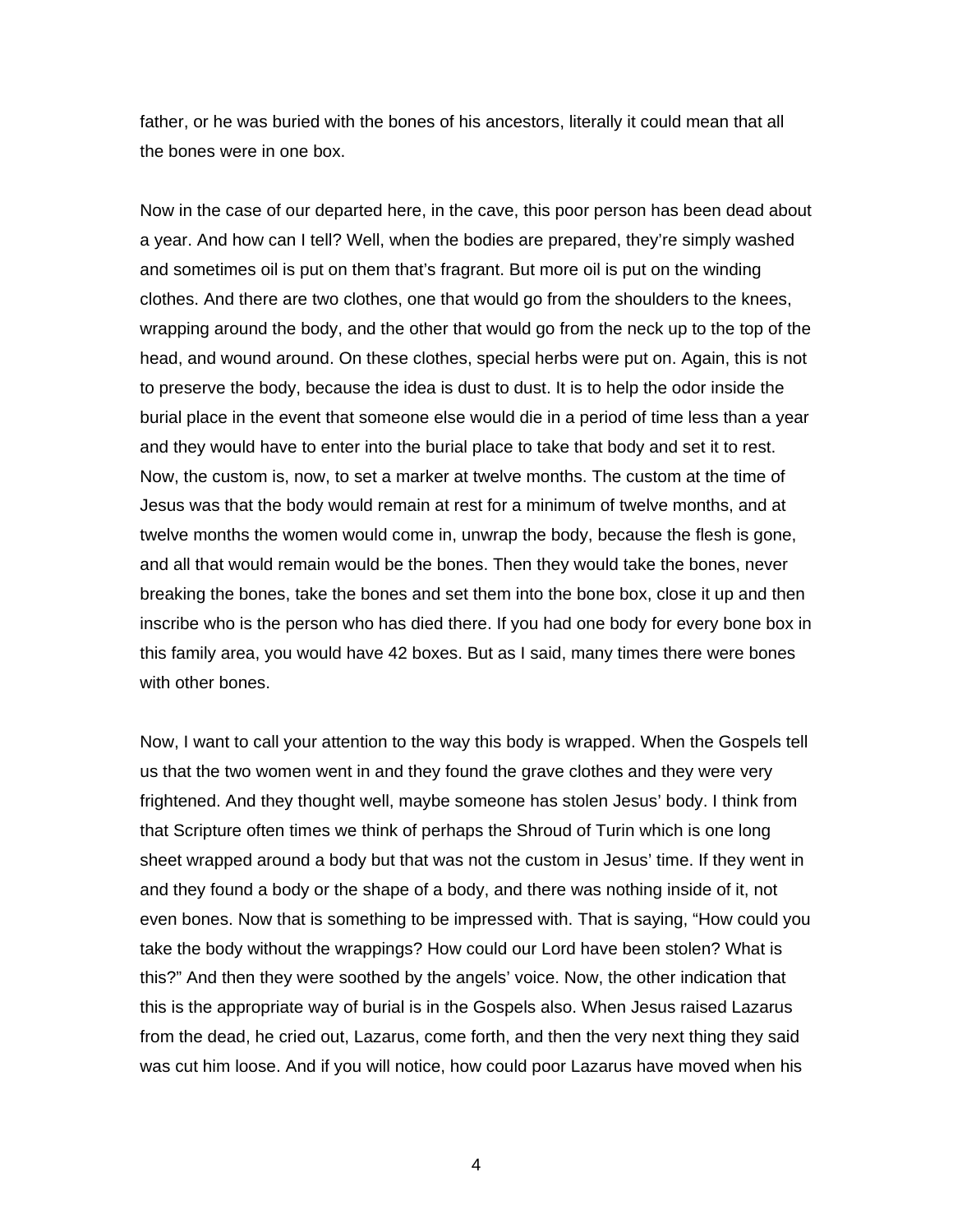arms were bound and his legs were bound. He had to be cut free in order to move among the living again.

The other thing that is very interesting that we have discovered about the first century is that within the bone boxes there was very often small glass vials. These came to be known as "tear bottles." It is said in Psalms that God would collect His tears in a bottle and in the first century in the ossuaries or the bone boxes they have discovered, the inside they have found small bottles of oil. Well, they're not oil but the archeologists think they must have been oil. But the people came to believe that women would catch their tears, their mourning tears in this bottle, and then they would set it by the deceased. Now after a year, they would take this bottle, and of course if they did in fact collect tears they had evaporated, and that bottle would go into the bone box with the bones. Now what does this tell us? It tells us that in this culture that mourning has a time. Mourning has a season, but at the end of twelve months that is the end, the absolute end of the time that a human being should mourn for another. They can miss the person, but they can no longer mourn, for if they were to mourn past that period of time, it is as if they are saying I didn't trust God. By ending their mourning they say I don't understand why this person was taken from us, but I trust that it is the will of God. The culture is all about entering back into life on this earth and enjoying life on this earth and praising the Creator for what He has given us. So what do we have to learn about this? We have to learn that even though Good Friday was a very dark day of death and crucifixion and mourning. Joy came on that day of resurrection and they all entered back into a new way of life.

**Dr. Reagan:** Our visit to the Bible Times Learning Center took place during the weekend of Easter. And we took advantage of the wonderful opportunity to attend the annual Easter service that is held at the Garden Tomb in Jerusalem. I'd like to share some of that service with you, but first, let me point out that there are two possible sites for the burial of Jesus.

The traditional one throughout the centuries is at the Church of the Holy Sepulcher, which today, is in the heart of the old city of Jerusalem. The other and more recently discovered site which evangelicals honor is called the Garden Tomb. It is located just outside the old city of Jerusalem on the north side across the street from the Damascus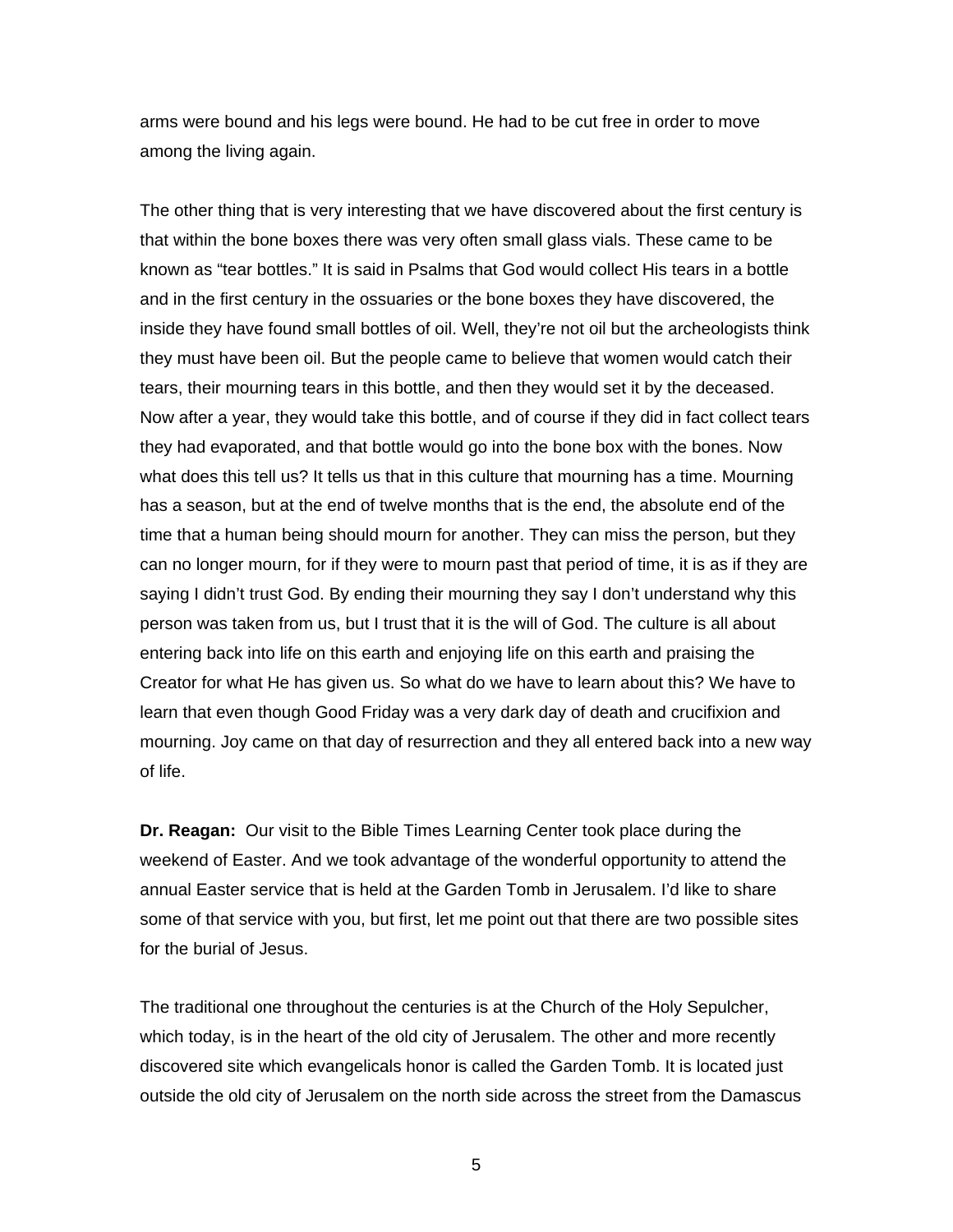Gate. The Garden Tomb is a large first century tomb which had a huge rolling stone. It was located in a beautiful garden. It was obviously the tomb of a very rich man. The tomb is located near a hill which has the imprint of a skull in the side of it. Many people believe this is the place the Scriptures refer to as Golgotha which is an Aramaic expression that means the place of the skull.

On the Easter Sunday morning that our video crew visited the tomb, the worship team was from King of Kings Community Church in Jerusalem and that team was positioned in front of the tomb and led the huge crowd in songs that celebrated the resurrection. The featured speaker that day at all three of the Easter services was Wayne Hilsden, pastor of the King of Kings church. He has been the pastor there for over 25 years.

**Wayne Hilsden**: What a beautiful morning! The pyramids, they're famous because they contain the mummified bodies of pharaohs. Westminster Abbey, famous for the bones of British notables that still lie there. Mount Herzl, here in Jerusalem, famous for the former prime ministers and great war heroes buried there. But the tomb where Jesus rested is famous because it is empty. He is not here! He is risen! We may call it the Garden Tomb but it's more like a guest room where 2,000 years ago a traveler stayed one weekend on His way back to glory.

**Dr. Reagan:** Several years ago my former colleague Dennis Pollock and I had the rare opportunity to film at the Garden Tomb one morning for four uninterrupted hours. I'd like to show you some of that footage now to illustrate the layout of the tomb and to explain the fulfillment of Bible prophecy at the tomb.

**Dennis Pollock:** First century tombs of the wealthy were shaped like this. The entrance would take you into a weeping chamber. This was often large enough to hold 20 people. Next to it was a burial chamber with three ledges for bodies. Now the entrance was sealed with a rolling stone. Here is a good example of a tomb with a rolling stone. This tomb is located about nineteen miles south west of Jerusalem. It was excavated in 1976 unfortunately it was totally destroyed by vandals in the late 1990's.

**Dr. Reagan:** Tombs like these were used only temporarily. By that I mean that a body would be placed in the tomb and left to decay and after it had decomposed and only the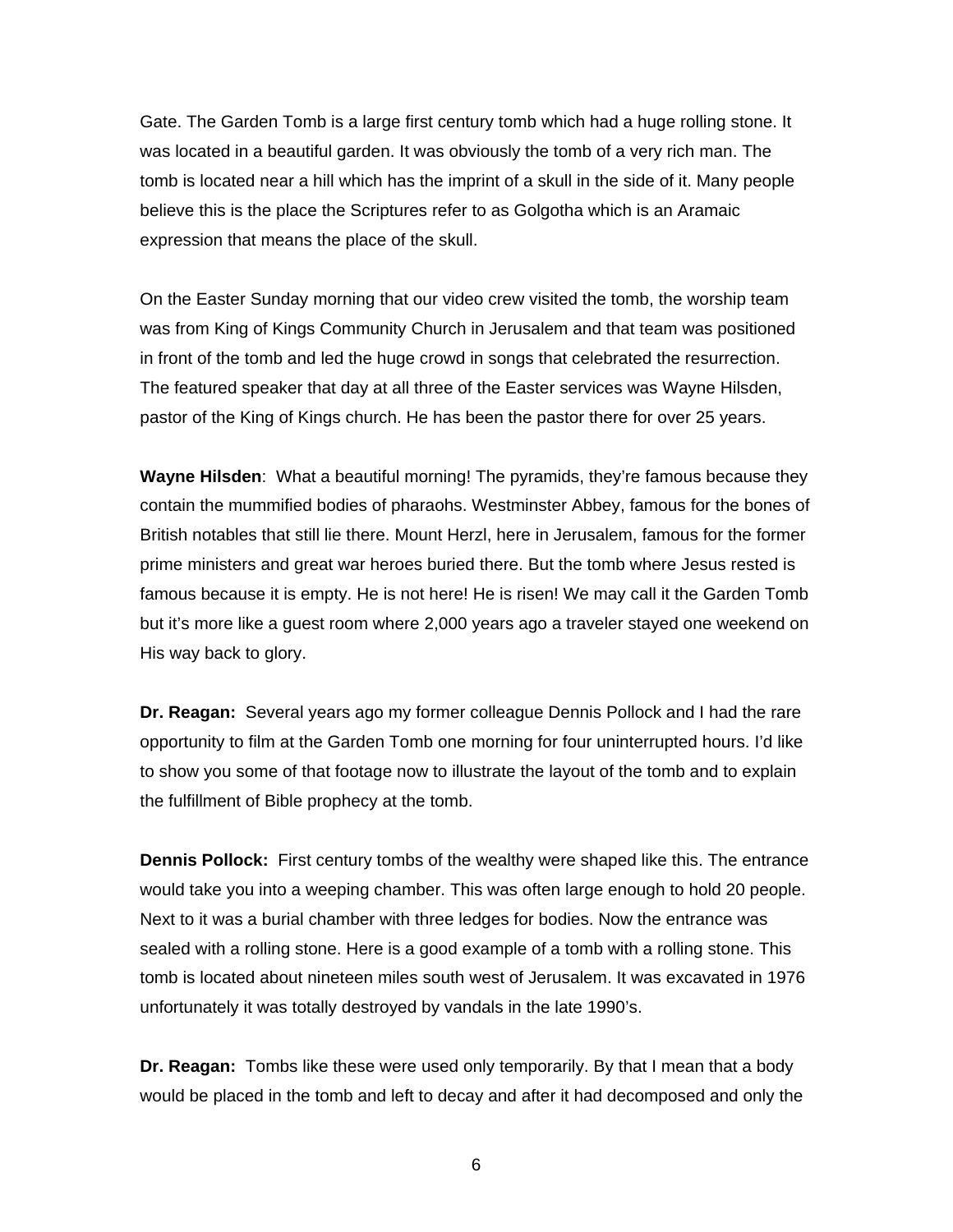bones were left, they would be collected and placed into an ossuary or a bone box that looked like these. This made it possible for the tomb to be used over and over again.

**Dennis Pollock:** The Bible tells us that Jesus was buried in a rich man's tomb that was hewn out of solid rock. It also says that that tomb was sealed by a large stone that was rolled in front of the entrance.

**Dr. Reagan:** With this background, let's go now to a place called the Garden Tomb.

**Dennis Pollock:** The tomb itself is cut out of solid rock, and running along the front here is a trough to hold a rolling stone that would seal the entrance. The original rolling stone is no longer here but a smaller one is on display to give you an idea of what it looked like.

**Dr. Reagan:** Let's go inside.

**Dennis Pollock:** This is the weeping chamber for the families who would come to pray and grieve over the loss of their loved one. And this is the burial chamber, where the body would be placed.

**Dr. Reagan:** The door to this tomb has a very important sign on it. The sign says, "He is not here for He is risen." The Gospel of John contains a great insight about the tomb of Jesus, but it's one that you cannot understand unless you know something about the prophetic typology of the Ark of the Covenant, that mysterious sacred box that sat inside the Holy of Holies in the ancient Jewish Temple.

**Dennis Pollock:** The Ark was made of wood, indicating that the Messiah would be human, but it was overlaid with gold, pointing to the Messiah's divine nature. Inside the Ark were three objects. One was a pot of manna, in signifying that the Messiah would be the Savior, the bread of life. The box also contains the tablets of Moses, indicating that the Messiah would fulfill the law perfectly and the third item was Aaron's rod that budded. It was a symbol that the Messiah would rise from the dead. On top of the box was a lid called the Mercy Seat and on it was two golden angels, one at each end.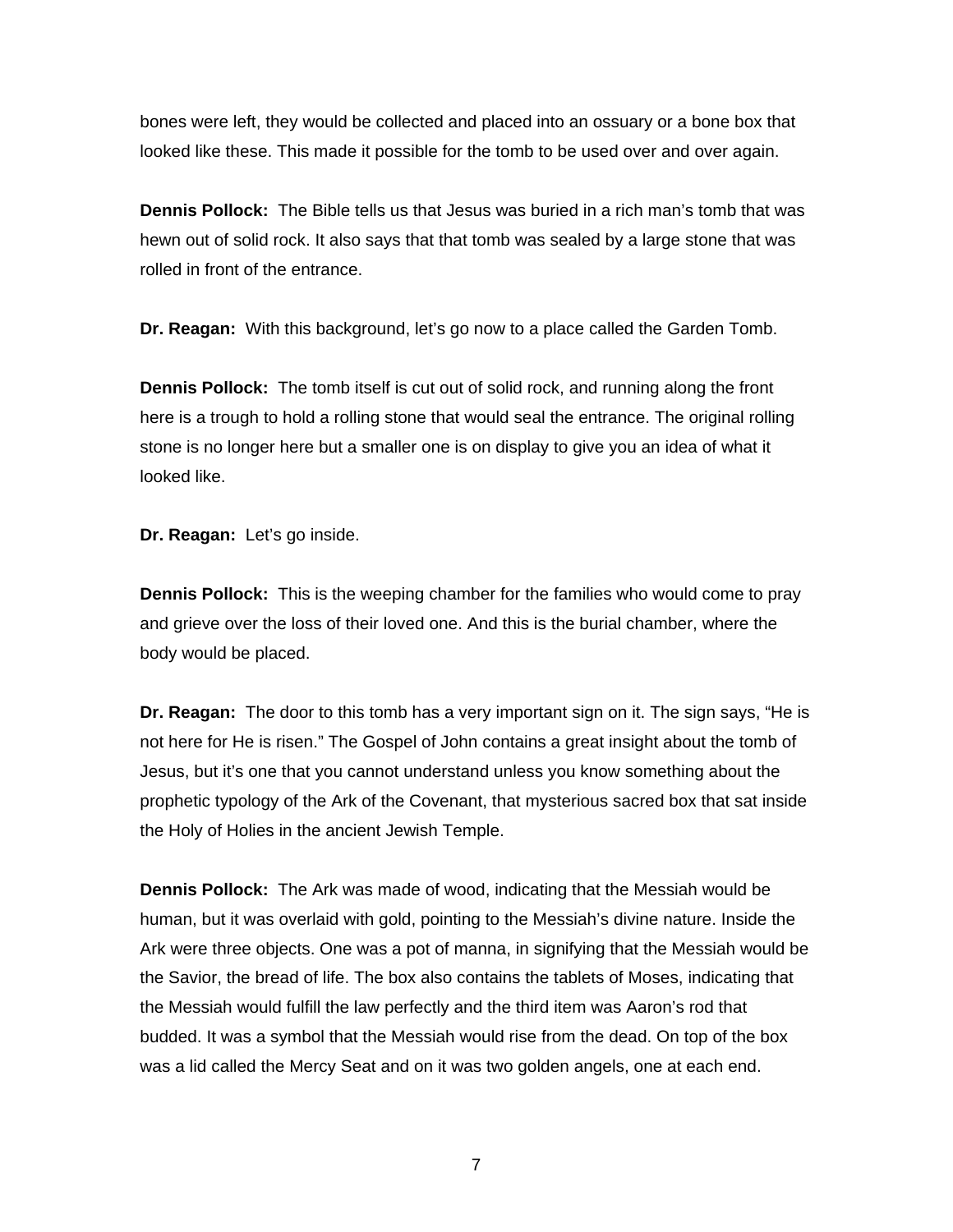**Dr. Reagan:** Once a year the High Priest would enter the Holy of Holies and sprinkle blood on the Mercy Seat. This was a prophetic symbol that one day the Messiah would shed His blood making it possible for the grace of God to cover the law of God.

**Dennis Pollock:** In John chapter 20 we find these words, "But Mary stood outside by the tomb weeping and as she wept she stooped down and looked into the tomb and she saw two angels in white sitting, one at the head and the other at the feet, where the body of Jesus had lain." Now folks, that sounds like nothing but a simple description of a woman looking into a tomb but when you know something about prophetic symbolism, the passage takes on a whole new meaning.

**Dr. Reagan:** You see folks, when Mary looked into the tomb she saw the prophetic fulfillment of the meaning of the Ark of the Covenant. She saw where the body of Jesus had lain, where the blood had been spilled. And she saw two angels sitting at each end of that sacred spot just like those two angels at each end of the Mercy Seat on the Ark of the Covenant.

Isn't the Word of God marvelous? It always thrills me to discover insights like the ones we just shared with you concerning what Mary saw at the tomb of Jesus and what it meant spiritually. In Hebrews 2:15 the Bible says that mankind lives in lifelong slavery to the fear of death. In other words, there is nothing people fear more than the tomb, but Jesus has overcome death. His tomb is empty. And because of His triumph over the tomb, those who put their faith in Him can also experience the same victory. 65 years after His ascension into Heaven, Jesus returned to this earth and appeared to the apostle John on the Isle of Patmos. John was so astonished that he fell at the feet of Jesus as if he were dead. Jesus put his hand on John and spoke some of the most comforting words that you can find anywhere in the Scriptures. He said, "Do not be afraid John, I am the first and the last I am the living one. I was dead and behold I am alive forever more. And I have the keys to death and Hades." What a statement! Jesus was saying I am the beginning of history I am the end of history I am the meaning of history. I have overcome death and I have the authority to grant resurrection life to those who put their faith in me. What a wonderful promise, what a glorious hope. It's because of that hope that Christians can look death in the eye and say oh death where is your victory oh death where is your sting.